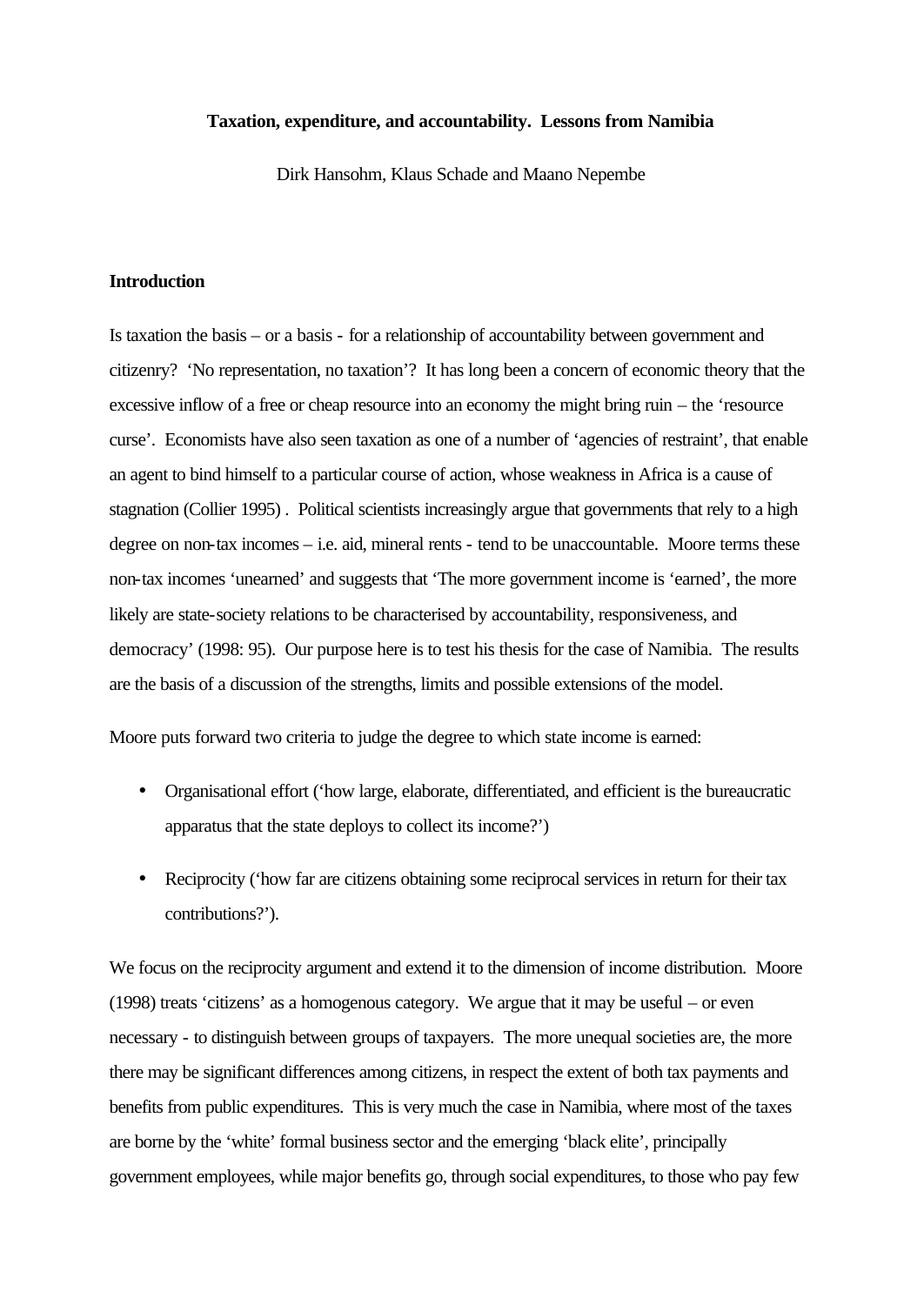taxes. In addition, there are in Namibia substantial regional inequalities in public expenditure, and most of the population pay sizeable indirect taxes.

The next section provides a background on Namibia's economy and society, followed by an analysis of Namibia's tax base. We then consider who pays taxes and who benefits from public expenditures. This leads to a discussion of accountability in Namibia, and conclusions about the Moore thesis.

### **Namibia's economy and society**

Namibia's per capita gross national income of US\$ 2050 in 2000 (World Bank 2002) puts it well beyond the group of low income countries (with an average per capita income of US\$ 420) to which 38 of the 48 sub-Saharan African countries belong. However, the economy has been almost stagnant, with an average growth rate of 0.3% over the five years 1996 to2001. In contrast, the average low-income country grew at a rate exceeding 3% in that period. Does this indicate that Namibia may be on the way of joining the 'fourth world'?

Namibia's high average income is very unequally distributed. The Gini coefficient of income inequality - 0.7 - is one of the highest of the world. The richest 1% of households in Namibia earn more than the entire poorest 50% of households (NEPRU 1999). More than half of the population lives on less than US\$ 2 per day (World Bank 2002). In other words, the majority of the population lives in the fourth world. There are two important sources of Namibia's severe poverty and inequality. One is the heritage of the previous apartheid system of institutionalised discrimination. This resulted in a high correlation between income and ethnic identity, which in turn led to high regional differences. Although Namibia is in its twelfth year of independence, this takes time to overcome. The other source is the economic distortions that are virtually inherent to mineral economies: high 'rent' incomes that are concentrated in the hands of government and a small number of economic agents.

# **Namibia's tax base**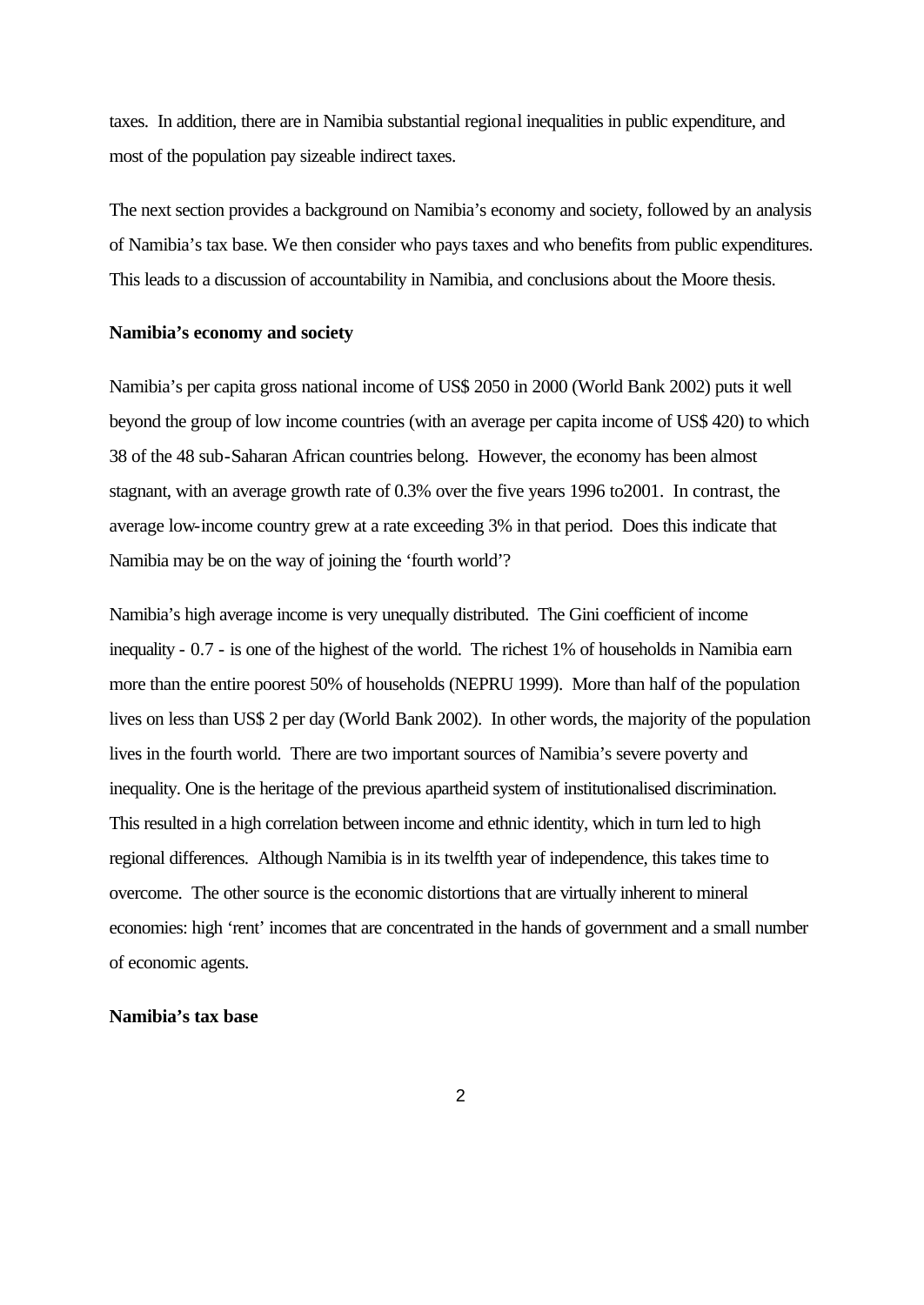In contrast to the typical 'Fourth World' country (Moore, 1998), Namibia has a high ratio of tax revenue to GDP. At around 30%, this is well above the average for low and middle-income countries. On a per capita basis, Namibia is also one of the highest recipients of foreign aid. In 1999, it received US\$ 104 per capita, compared with an average of US\$ 9 of all lower middleincome countries and compared to US\$ 20 for sub-Saharan Africa. On average, foreign aid has contributed 14% to the National Budget over the past ten years – slightly more than the average lower middle-income country.

Moore (1998:100) classifies the sources of state revenue according to the degree of 'earnedness' (Table 1). Foreign aid is classified as having a very low degree of earnedness. Next come taxes on international trade and transactions, followed by non-tax revenue, domestic taxes on goods and services, and other taxes. The highest degrees of earnedness is attributed to taxes on income, profit, and capital gains and social security contributions. The mobilisation of foreign aid requires very little organisational effort, and reciprocity to citizens does not apply, as foreign aid is not paid by them – however, there is a degree of expectation from the donors of foreign aid. The collection of taxes on international trade requires limited effort, while there is little expectation of reciprocity on the part of taxpayers, as they are little aware of their payment. On the other extreme, taxes on income need a high effort to extract, and the taxpayers have a high degree of reciprocal expectations. A strikingly clear picture emerges, when comparing country groups, defined by their income levels (Table 1): the poorer the country, the higher the reliance on 'unearned income' (aid, taxes on trade). Conversely, the richer a country, the more important are highly earned state incomes (taxes on income and profits, social security contributions).

## **(Insert Table 1 about here)**

Where does Namibia fit into this picture? Income wise, the country belongs in the category of lower middle income countries (column 3 of Table 1). The importance of foreign aid to Namibia is slightly higher than in the comparison group. The importance of taxes on international trade is extraordinarily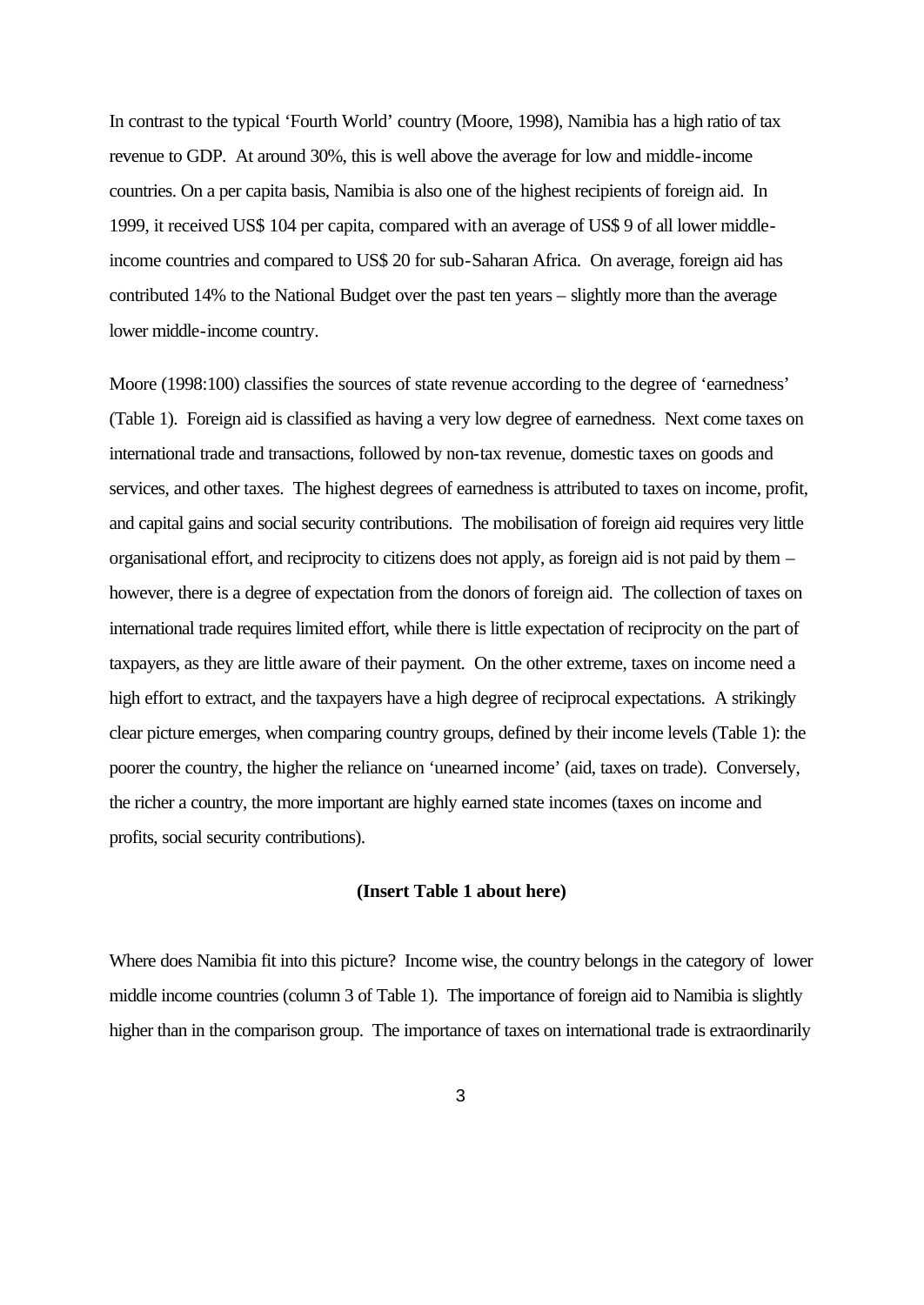high in Namibia, much higher than that of any country group. In addition, this tax is even more 'unearned' than elsewhere, as most of it is simply transferred from South Africa's coffers, because of Namibia's membership in the Southern African Customs Union (SACU). Overall, using Moore's classification of the degree of earnedness of different types of state income, Namibia is broadly typical of the average of all lower middle income countries.

However, there is at least one problem with this classification. It is questionable whether profit taxes levied on mining companies – a significant source of state income – should be considered as 'high' in respect of earned-ness. Income from mining companies - in particular diamond mining companies is earned by the government to much lesser degree than other sub-categories of taxes on income and profit. No negotiation with citizens is necessary to exploit this income source.

#### **Who pays taxes?**

As seen in Table 1, Namibia's tax system has three primary tax bases: the income and profits tax, the consumption tax, and the international trade and transactions tax. The income and profits tax is applied to all individual income over  $N$20,000 (N$ = Namibian dollars)$  and to corporate profits. There are about 200,000 individual taxpayers in the country and an additional 15,000 companies. Individual taxpayers are made up of government and other formal sector employees. There are around 80,000 government employees. A considerable proportion of them do not pay taxes since their income does not exceed the tax threshold of N\$20,000 per annum. Revenue from the income and profits tax has increased in significance over the years, contributing now almost 20% of total income. This is not necessarily the result of an increased efficiency in the tax collection system. It is also the result of inflation-based salary increments and a larger public sector.

Companies are put in three categories for tax purposes. Non-mining operations are taxed at a flat rate of 35% of taxable income. Diamond mining operations are taxed at 55%, while other mining operations are taxed according to a rather complicated formula, but with a minimum of 25%. Furthermore, companies granted Export Processing Zone status do not pay company taxes or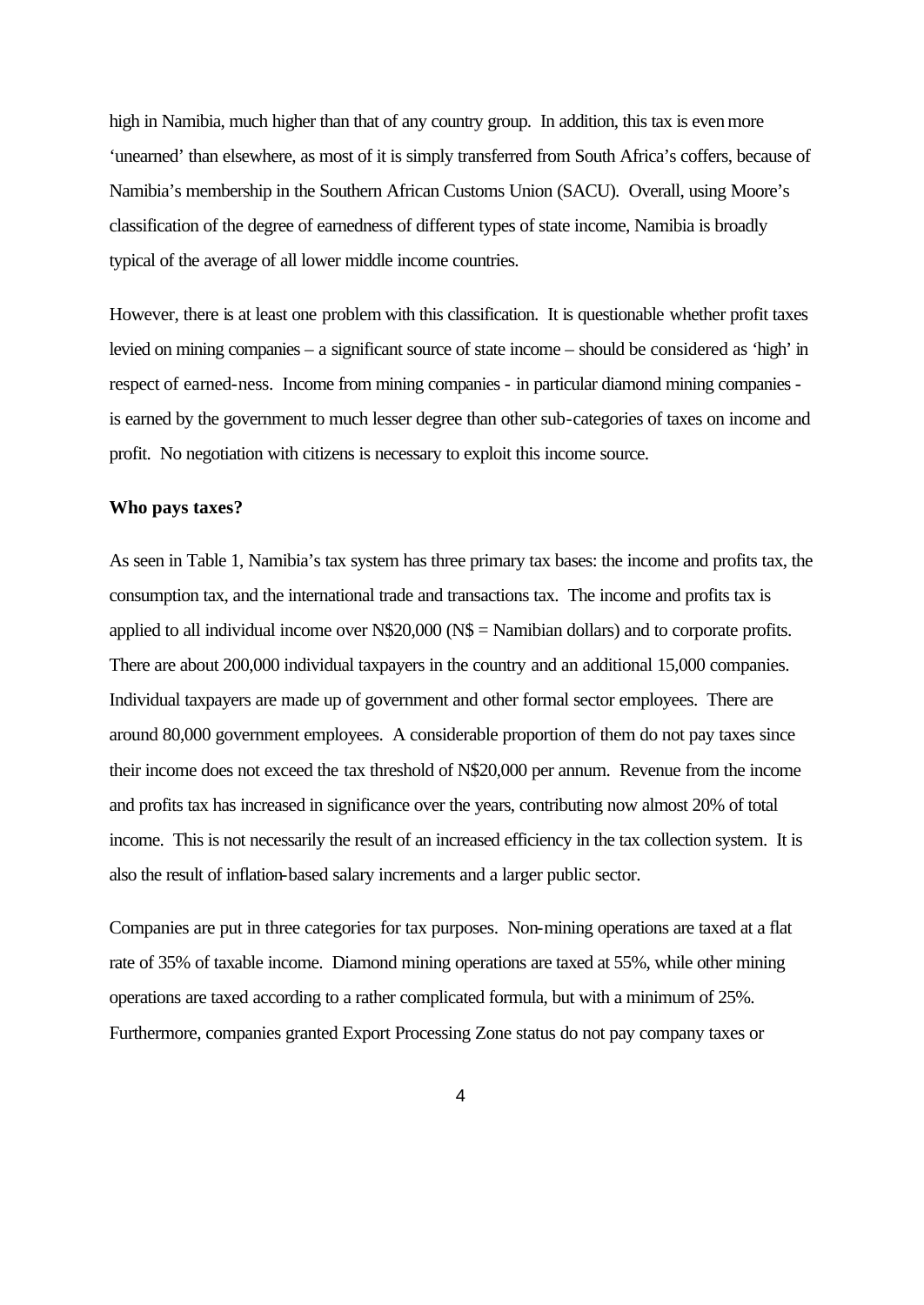import duties. Finally, registered manufacturers and exporters of manufactured products benefit from further tax incentives, some of which are individually negotiable. The complexity of this tax system reduces transparency and subsequently the accountability of government towards its citizens.<sup>1</sup>

In general, the tax system is based on a quasi-voluntary compliance (Rakner, 2001) since there are not even a handful of tax controllers in the country. Together with high tax rates, this gives high incentives for tax evasion. The efforts of governments to collect taxes can be classified as limited. The majority of the population – and of the poor – lives in north of the country. They are mainly subsistence farmers and informal-sector employees. The government has its political base here. It is sometimes labelled a 'tax free zone'. It is much easier to control a few entry points to collect taxes on international trade, and even there little effort is needed since Namibia receives this revenue from a share in a pool collected by Southern African Customs Union (SACU) - to which South Africa contributes the largest proportion. Tax collection efforts are increasing with tax offices set up in more regions and awareness campaigns – in particular in the North – initiated to explain the rationale behind taxation. These initiatives can be seen as efforts to close tax loopholes. However, they are also rooted in the realisation that income from international trade will eventually decline owing to trade liberalisation.

The second main tax base, the consumption tax, is the recently implemented value-added tax (VAT), which replaced the general sales tax (GST) and additional sales levy (ASL) in 2000. The VAT raises about a quarter of total government revenue. Most products are taxed at a rate of 15 %, while a small portion of goods and services are taxed at the luxury rate of 30 %, and certain staples are exempt from taxation or are taxed at a zero rate. As all consumers pay VAT on nearly all products, the consumption tax base is effectively quite wide. Low-income consumers devote a

l

<sup>&</sup>lt;sup>1</sup> It can also be argued that Namibia's overcomplex system of company taxation, including a myriad of exemptions to promote specific sectors, cheapens the cost of capital relative to that of labour in many sectors.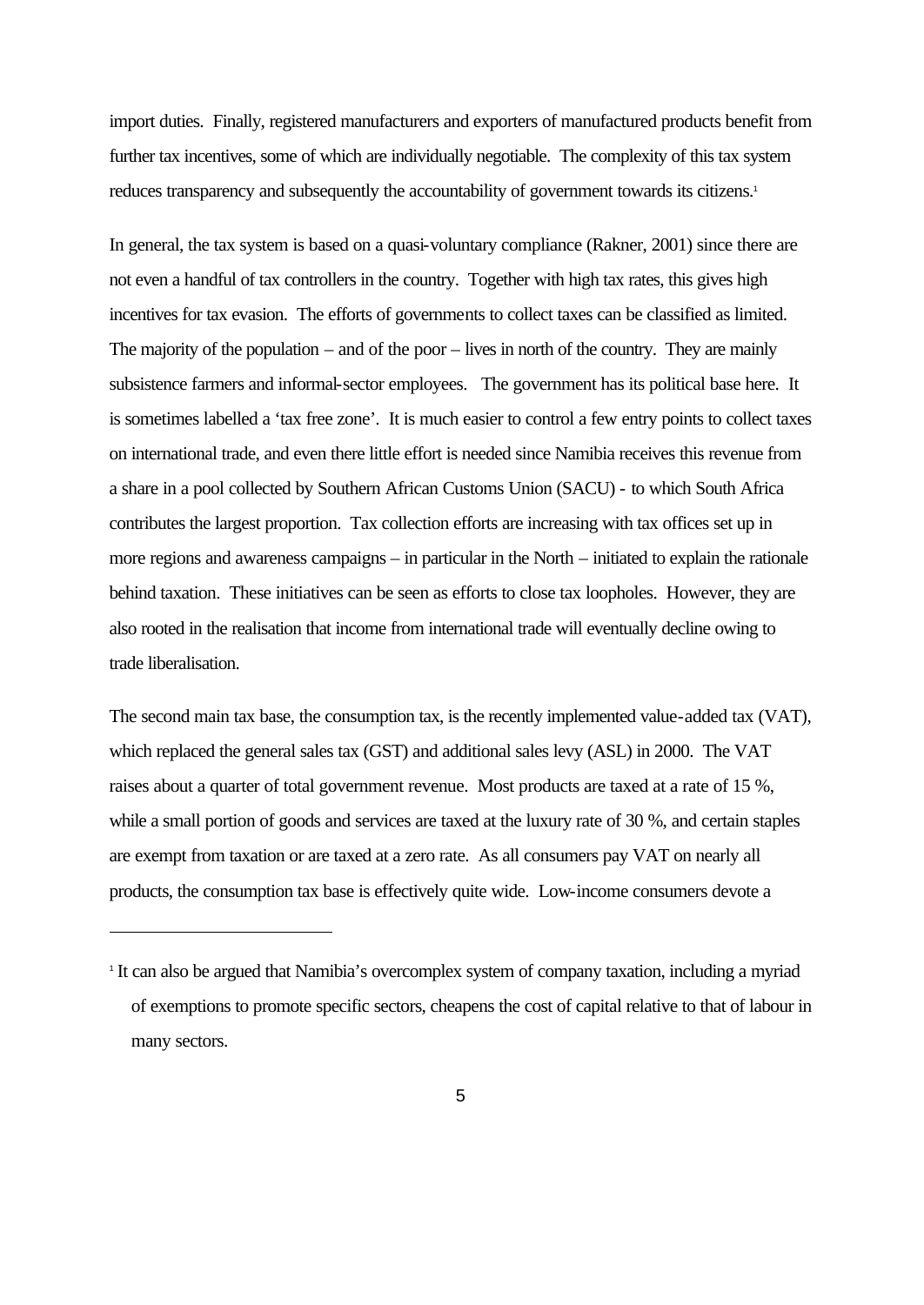greater share of their income to consumption, and therefore a greater share of their income to VAT. This is qualified by the fact that the very poor live in rural areas and consume to a higher degree maize meal and *mahangu* (millet) that are exempted from VAT. Nevertheless, unlike many developing countries, everybody – including 'subsistence farmers' - is highly integrated into the market system and dependent on taxed goods. Thus, the consumption tax is a regressive tax.

The third main tax base, the international trade and transactions tax, generates about 30 % of government tax revenue, primarily through SACU revenue. In recent years, Namibia's dependence on this tax has increased; in 1995 Namibia relied on tariff income for only 20% of total government revenue. The Medium Term Budget Framework estimates that the government's dependence on this tax will continue. The share of total tax revenue generated from this source is forecast to reach 32% in 2003. Due to the high number of products exposed to tariffs (approximately 7,800 tariff lines), this tax is indirectly paid by Namibian consumers, and is considered to have a relatively wide tax base as the tariff affects a large proportion of goods in the domestic economy. Tariff taxes place a substantial tax burden on low-income Namibians. Because Namibia's import intensity of goods purchased by poor and rural consumers is high, all Namibians experience the indirect tax burden of tariffs. In addition, analysis of the tariff lines shows a bias against goods commonly purchased by low-income Namibians. The average tariff for a consumption basket comprised of food, medicine, clothing, and basic hygiene imports carries an average weighted tariff of 13 %, while the average weighted tariff for all tariff lines was  $8\%^2$ .

In a nutshell, a small group of the population pays direct taxes, but indirect taxes are borne by many. Tax collection efforts are relatively low since significant proportions are derived from the SACU pool, from public and formal sector employees as well as formal businesses in the commercial and industrial centres of the country.

l

 $2^2$  Our data comprised the top 80 % of imports by value. The lowest 20 % of imports, and the corresponding tariff lines, were excluded from analysis.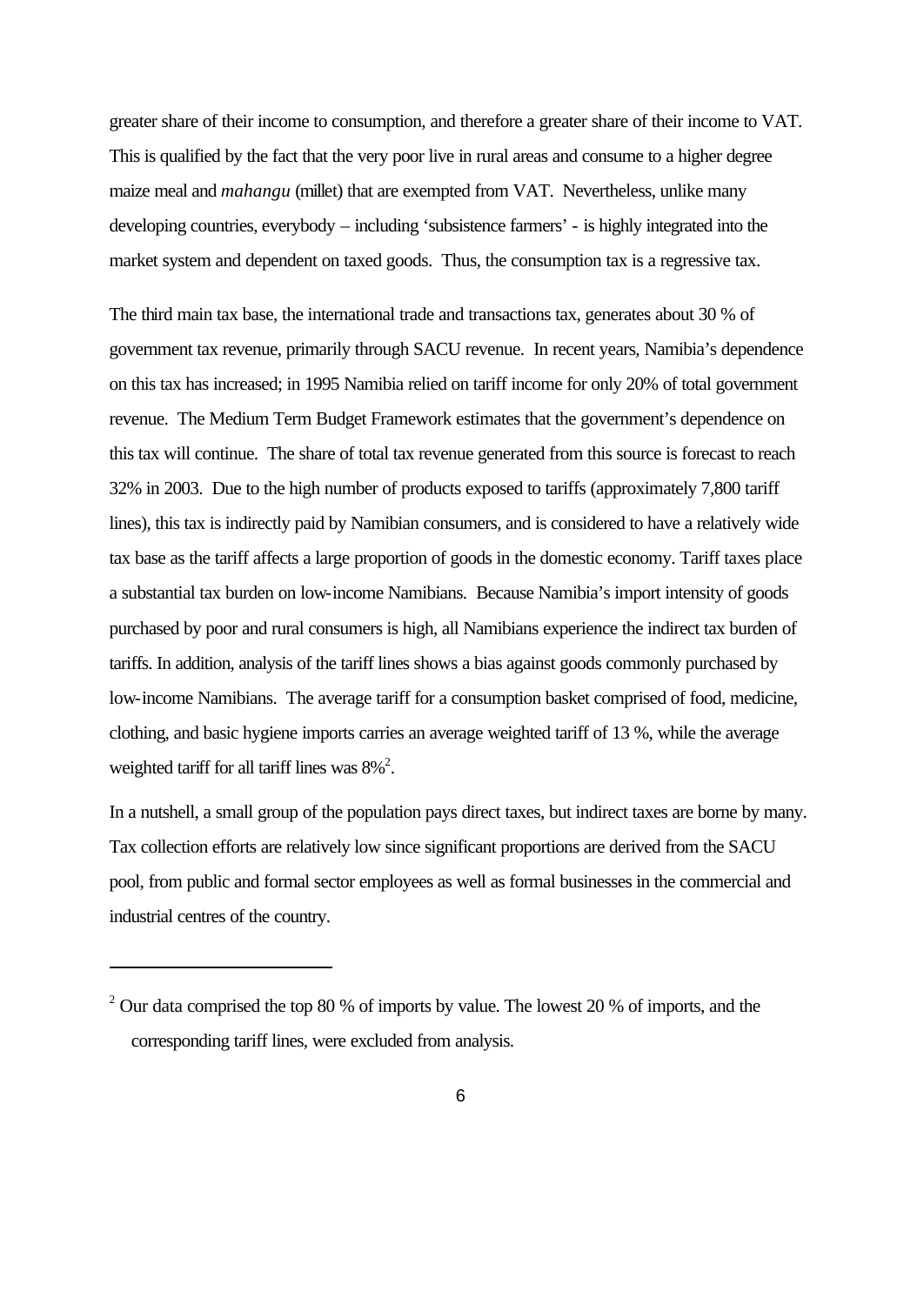#### **Who benefits from expenditures?**

Government expenditure patterns reflect attempts to redress social imbalances created in the past. Education, health and social services have absorbed the main chunks of the national budget – annually about 40% since independence (Figure 1). Spending priorities in social sectors and, more specifically in rural areas that were without adequate social infrastructure at independence can be seen as a redistribution of wealth.

## **(Figure 1 about here)**

As poverty is mainly rural and differs significantly by region, a look at the regional distribution of wealth and expenditure over time is interesting. It shows that both the levels of income and of public expenditure have moved slowly but surely towards a more balanced picture. Per capita development expenditure has moved strongly upwards in the lagging regions. Adjusted incomes for the poorest region (Ohangwena) have reached 85% of the national average according to most recent figures.

### **(Table 2 about here)**

Namibia devotes an exceptionally high share of public expenditure to education. It exceeds 9% of GNP, and is more than double the average for countries with comparable incomes. This appears appropriate in the light of the importance of skills, and thus education, as a basis for economic growth. However, the efficiency of the expenditure on education remains limited, as shown by the high rates of dropout and repetition of students. Expenditure on education is also broadly pro-poor, as education is an important way out of poverty. There are however some important qualifications: the high subsidisation of tertiary education – which has, in contrast to basic education, higher private than social returns, and should thus be paid privately; persistent regional inequities to the detriment of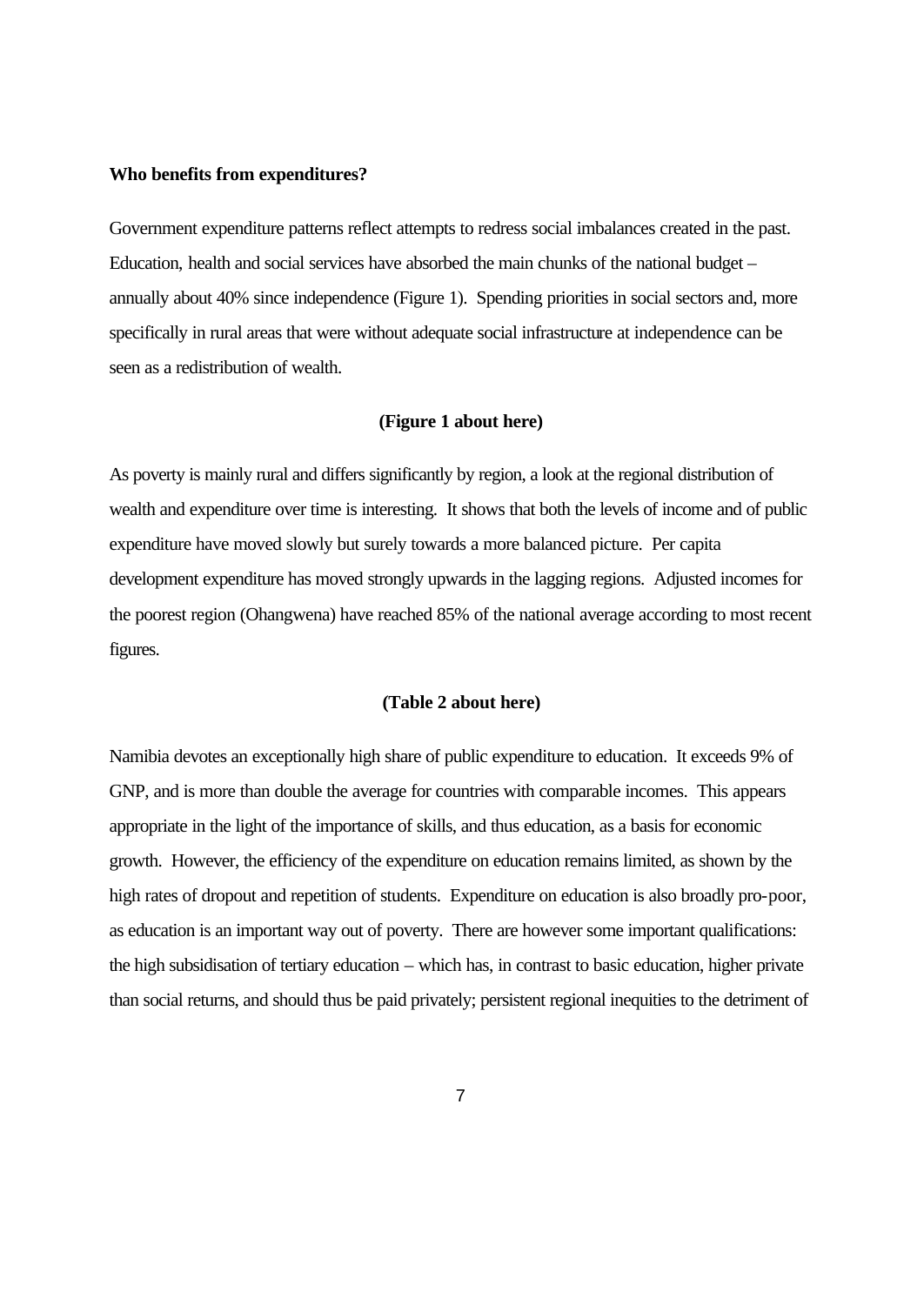the poorer regions; and limited attention to needs of the labour market, with too much focus on administrative skills, and too little emphasis on vocational training and entrepreneurship.

Namibia's health expenditure is also exceptionally high: more than double of the sub-Saharan African average. This is again broadly pro-poor: directly by improving the living standard of the poor, and indirectly by improving the quality of the labour force. Health indicators like infant mortality rates are showing improvement. However, there are limitations to the poverty orientation of health spending: limited accessibility of health services for many poor people; and continuing regional inequalities, again to the detriment of the poorer regions.

Namibia has a non-contributory pension scheme. Every elderly, blind or disabled person is eligible to a monthly pension of N\$ 200. This scheme is of major importance for poverty alleviation. It is a major income source for the poor, reaching through the channel of the extended family far beyond the beneficiaries. However, the pension is quite small, compared to more than 3 times as much in South Africa. Furthermore, its level has not keep pace with inflation, so that it has fallen in real terms. The drawbacks in terms of poverty alleviation are that: it is not targeted – the non-poor also benefit; and not all eligible persons receive their benefits – especially the poorest in outlying rural areas.

Another important expenditure for the poor is agricultural subsidies. However, in practice these have not always reached the poor and often proved to have detrimental effects (Hansohm et al. 2001: 175). A study in the northern communal areas found that only about 2% of farmers received subsidies, and the beneficiaries were not primarily the poorest, but those easily accessible and more vocal. A drought scheme aimed at helping communal farmers to market their cattle proved unsustainable because it led to an increase in cattle.

Housing is also an important expenditure reaching the poor, as it addresses a basic need. Furthermore, it is recognised that building is also an important activity creating employment and income. In the Namibian context, it can be an all-year-round activity. While a lot has been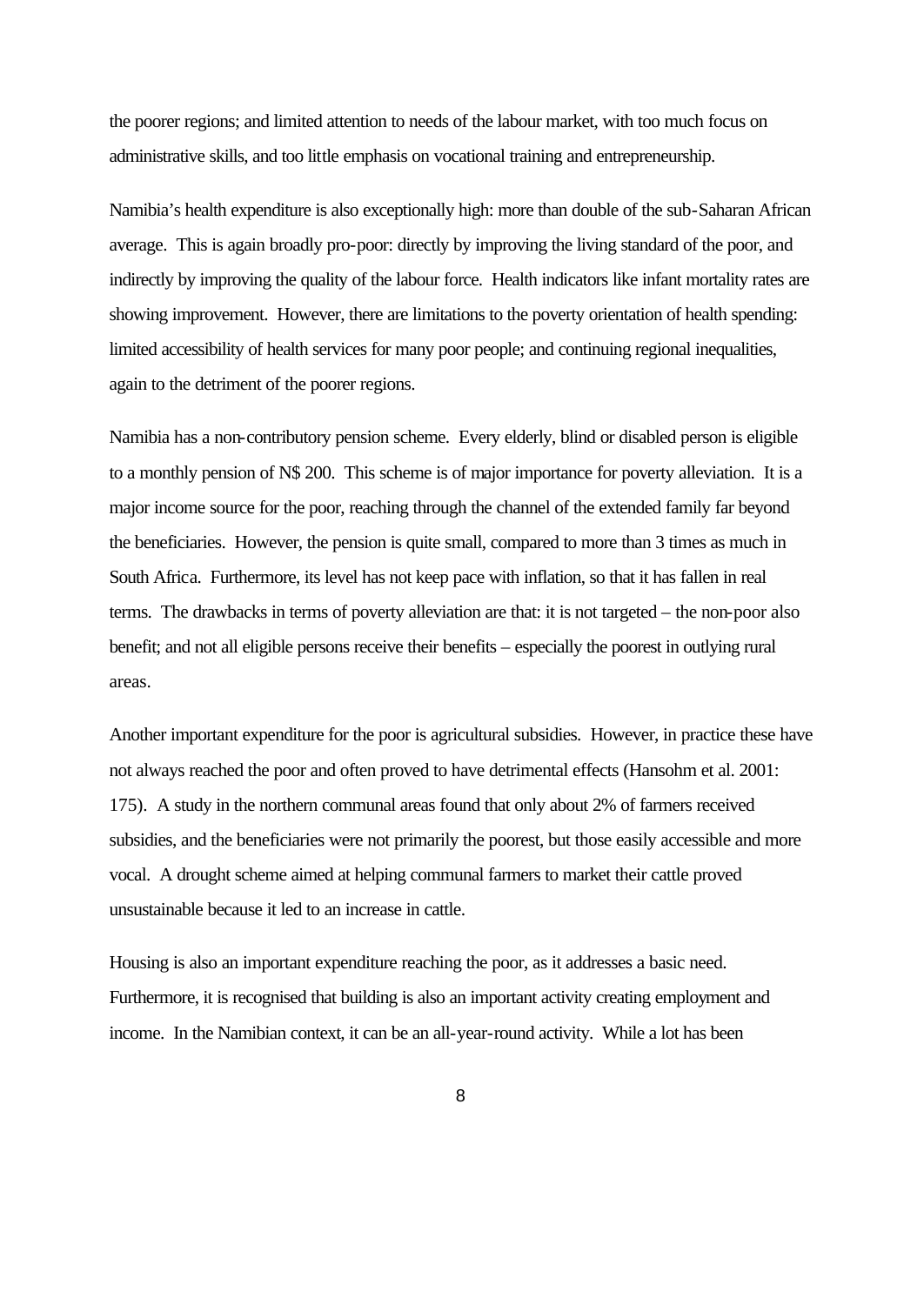achieved, the progress falls far short of the plans and expectations at independence. The backlog of affordable housing units has actually increased since independence. Problems include lack of financial sustainability of housing programmes, insufficient training in self-help projects, lack of community involvement, and lack of institutional sustainability.

The overall picture with respect to the distribution of benefits from government expenditure is that a high portion of social expenditure benefits the poor directly and substantially, but there are problems of access, especially for the very poor, and expenditures are not always efficient..

Looking at taxation and expenditure together, it becomes obvious that, despite all inefficiencies and drawbacks, the fiscal system is having a redistributive effect. How does this relate to accountability? As a high percentage of state revenue comes from 'unearned' income, we should expect a system of low accountability.

#### **Namibia's system of accountability**

Namibia is a representative democracy with one of Africa's most progressive constitutions. It has a parliament with two houses, and an independent judiciary. Other institutions to enforce accountability are the Auditor General and the Ombudsman, both of them independent and autonomous. Governance is strengthened with a free press. The country has three daily newspapers (in three languages) and a number of other independent newspapers and radio stations, in addition to the public Namibian Broadcasting Corporation (NBC). The press in Namibia entertains a lively and critical debate. The other underlying factor of accountability is a strong and lively civil society with organised labour and employer organisations and flourishing NGOs.

However, this picture has to be qualified. The current system of governance represents a radical break with its past of authoritarian and highly discriminatory government (apartheid). It is – not surprisingly - not yet an internalised system that is taken for granted. More importantly, not everyone is making use of it to the same degree. For instance, the business and labour organisations are predominantly organising the 'formal' business sector, excluding the majority living in the 'informal'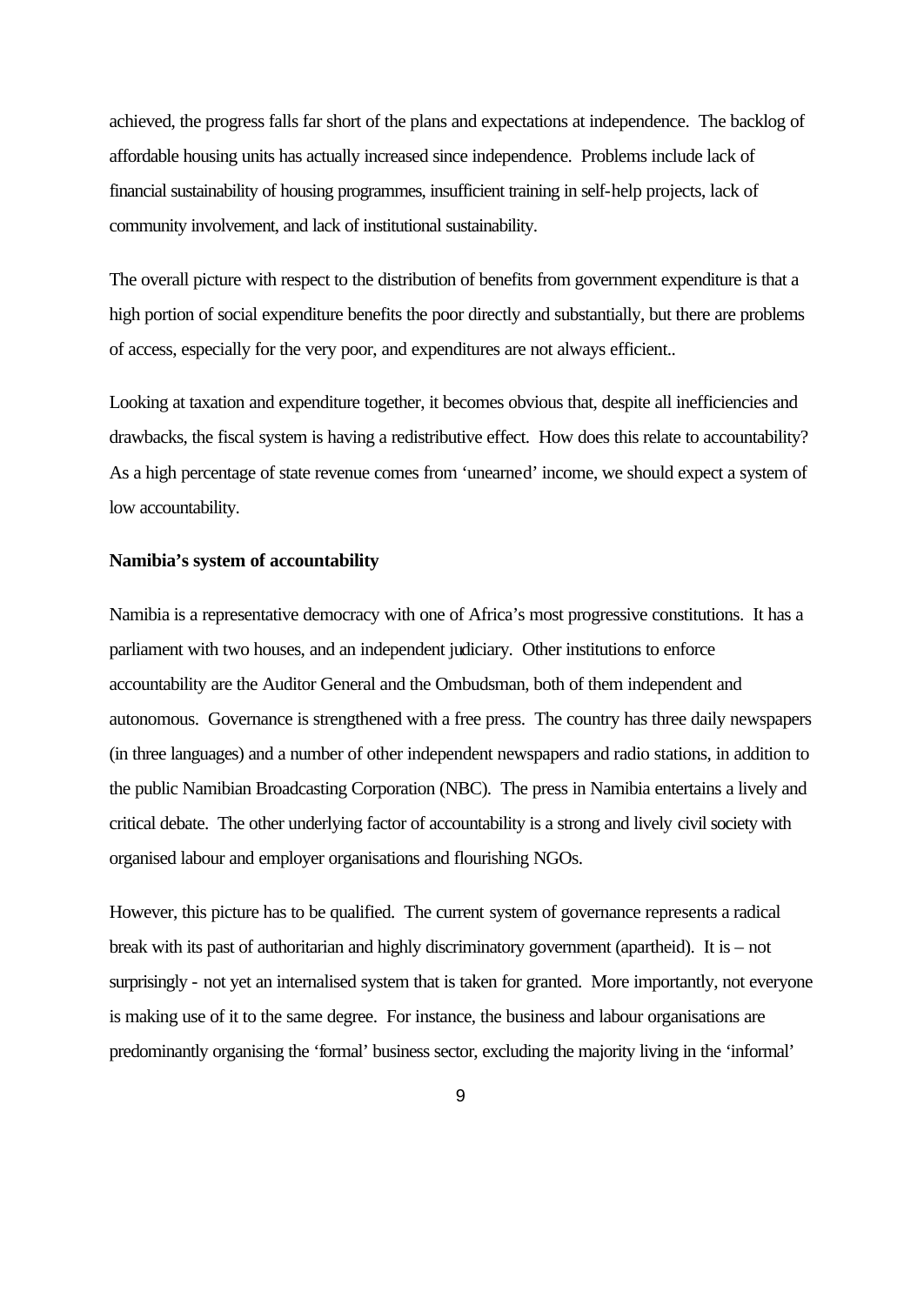and agricultural sectors. The poor majority, living in the rural areas, is not only less organised, but also less informed and in general participates less in the political process. Furthermore, the business organisations are rather weak. Formerly representing only 'white' business, they are on the way of becoming representative of business as a whole. However, this process is far from completed. For one thing, parts of the emerging 'black' business community feels inadequately represented by the Namibian Chamber of Commerce and Industry (NCCI). The Indigenous People Business Council (IPBC) was founded as a result. For another, the NCCI's membership does not represent the entire 'white' business community. The key channels for business influence on government decision making remain personal and informal.

Other weaknesses in the governance system are:

- The institutions set up to hold government accountable (Ombudsman, Auditor General) are well constituted, but still in their infancy and not sufficiently funded.
- Government decisions are not always transparent.
- The opposition is small and cannot effectively challenge the vast (and increasing) legislative majority of the ruling party.
- The administration of the legal process is slow and not always effectively enforced.
- In general, institutions are weak.

Surprisingly, in light of the high ratio of tax to GNP, tax does not feature prominently in public discussion. Nor is it of key interest in NCCI representations to government. Over the past two years, business has enjoyed a formal, if limited, role in the budgeting process. Government presents its budget framework to a selected group of business leaders and academics for informal comment. These are first steps toward a proper process of formal business-government consultation. But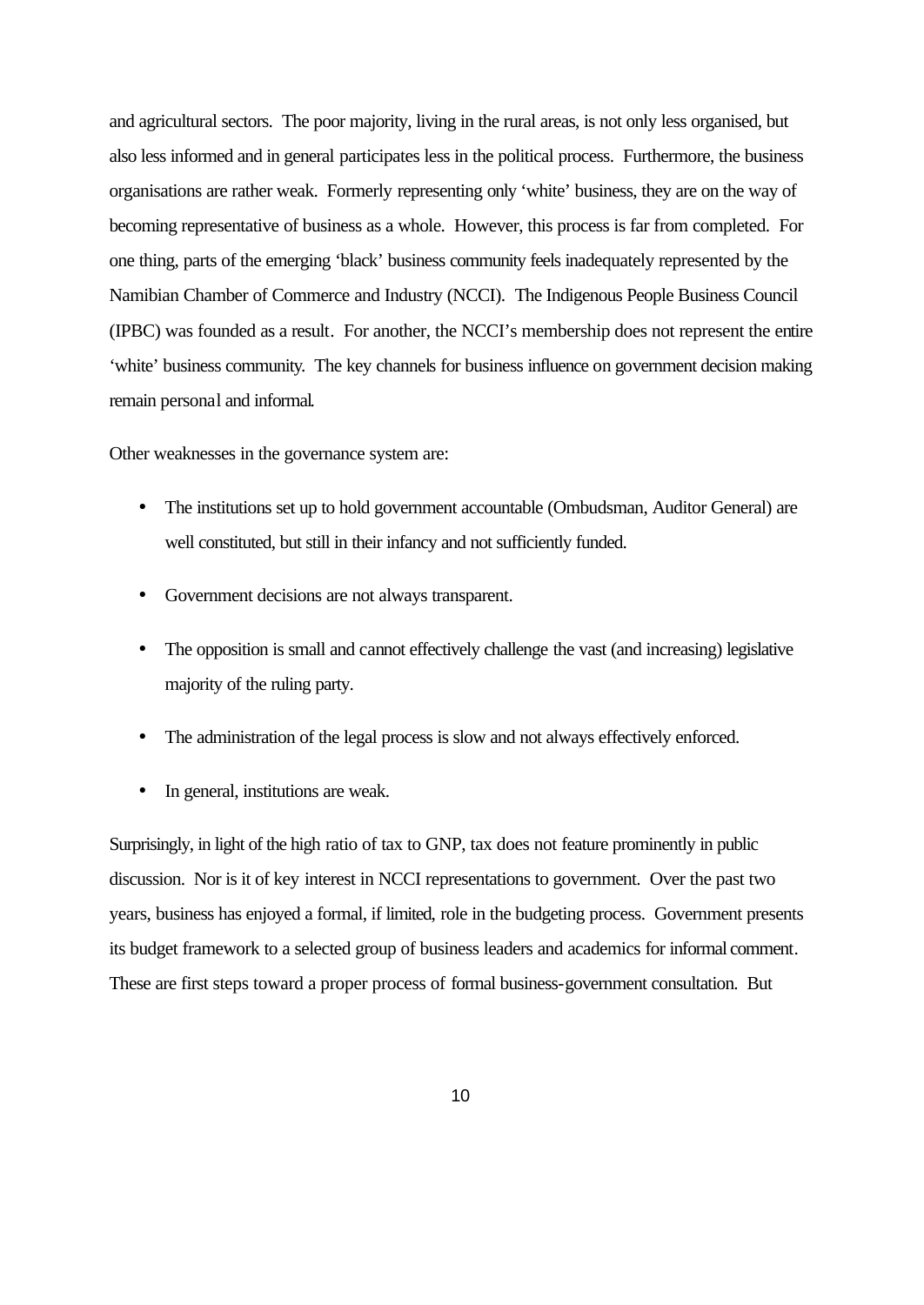informal contacts remain more important. One indicator for this is the numerous tax exemptions given to individual companies.

Although parliament discusses the budget, the key debate takes place earlier within the ruling party, SWAPO, which has a comfortable majority in parliament. NGOs, through their representative body NANGOF (Namibian Non-Government Organisations Federation), perform a limited function in the area of public discussion of fiscal policy. As with the public discussion on fiscal policy in general, the focus is more on aspects of government expenditure (level, distribution, efficiency, and size of deficit) than on revenue raising.

An important aspect of governance is the extent of corruption and the attention now paid to it. Since 1996, Namibia has undertaken an extensive process of examining issues of corruption. This led to a large National Anti-Corruption Conference in 1998. While few of its recommendations were initially implemented, in late 2001 a comprehensive law on corruption was passed by parliament.

## **Conclusion**

What can we learn from this? Intuitively, the argument about the link between taxation and accountability makes sense – the data collected by Moore (1998) also back it up. On the surface, the Namibian data do not fit the theory: there is substantial accountability of the state to citizens despite the fact that government income is 'earned' to a relatively low degree. However, when we disaggregate citizens by income group, a modified version of Moore's theory becomes plausible. Citizens with low income have less influence. Government is more accountable to those who do pay taxes: the organised interest groups of trade unionised labour, and the formal business sector.

11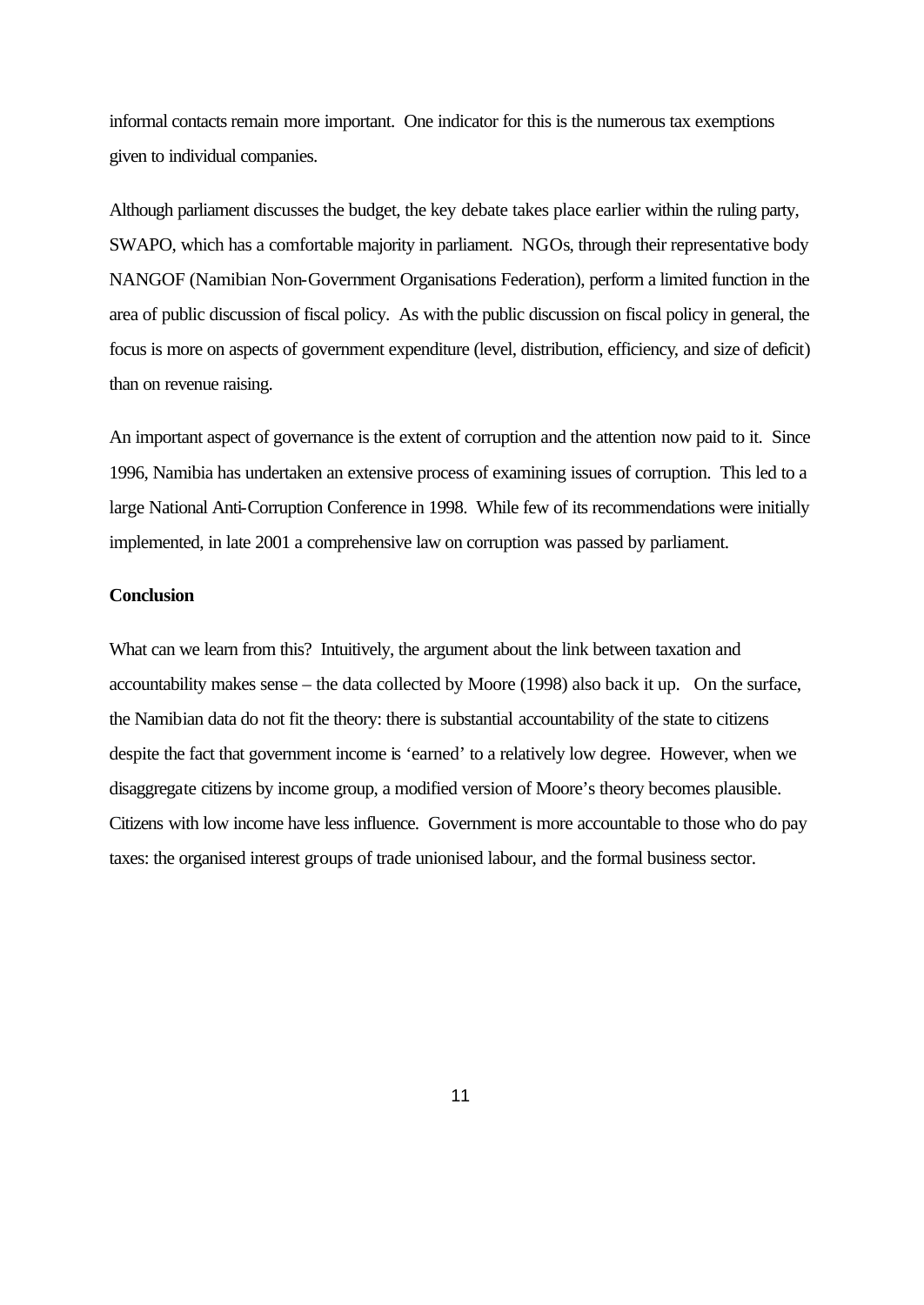However, a number of questions and unresolved issues remain.<sup>3</sup> Much of government's income comes from indirect taxes, on imports and on consumption. Because of the highly integrated and import intensive economy, these taxes are also paid to a high degree by the poor – although they are not very much aware of this. There also does not seem to be a high degree of public awareness of the sources of financing of government expenditures. Although a lot of development expenditure is financed by foreign aid, this does not seem to be publicly perceived. There is a need to do research on perceptions. Surprisingly, in the public discussion in Namibia taxes hardly play a role – despite the fact that we have a high tax take, as noted above. A lot of taxes, especially those on consumption and trade, are earned, although the taxpayers may not be aware of it.

## **References**

l

Collier, Paul, 1995, The marginalisation of Africa, in: International Labour Review, 134, 4-5, 541- 57

Hansohm, Dirk, Klaus Schade, and Arne Wiig, 2001, Trade policy, poverty and inequality in Namibia, in: Francis Wilson, Nazneen Kanji and Einar Braathen (Eds), Poverty reduction. What role for the state in today's globalized economy? London/New York: Zed Books, 164-195

Moore, Mick, 1998, Death without taxes. Democracy, state capacity, and aid dependence in the Fourth world, in: Mark Robinson and Gordon White (Eds), The democratic developmental state, Oxford: Oxford University Press, 84-121

<sup>&</sup>lt;sup>3</sup> One other area we did not touch on (due to limitations of both data and space) is the broad pattern of public expenditure. We only analysed some of those taxes whose benefits can be attributed to specific individuals. Although the link between taxes and expenditure makes sense intuitively, we are far from knowing enough about the precise incidence of taxation and expenditure to make firm statements.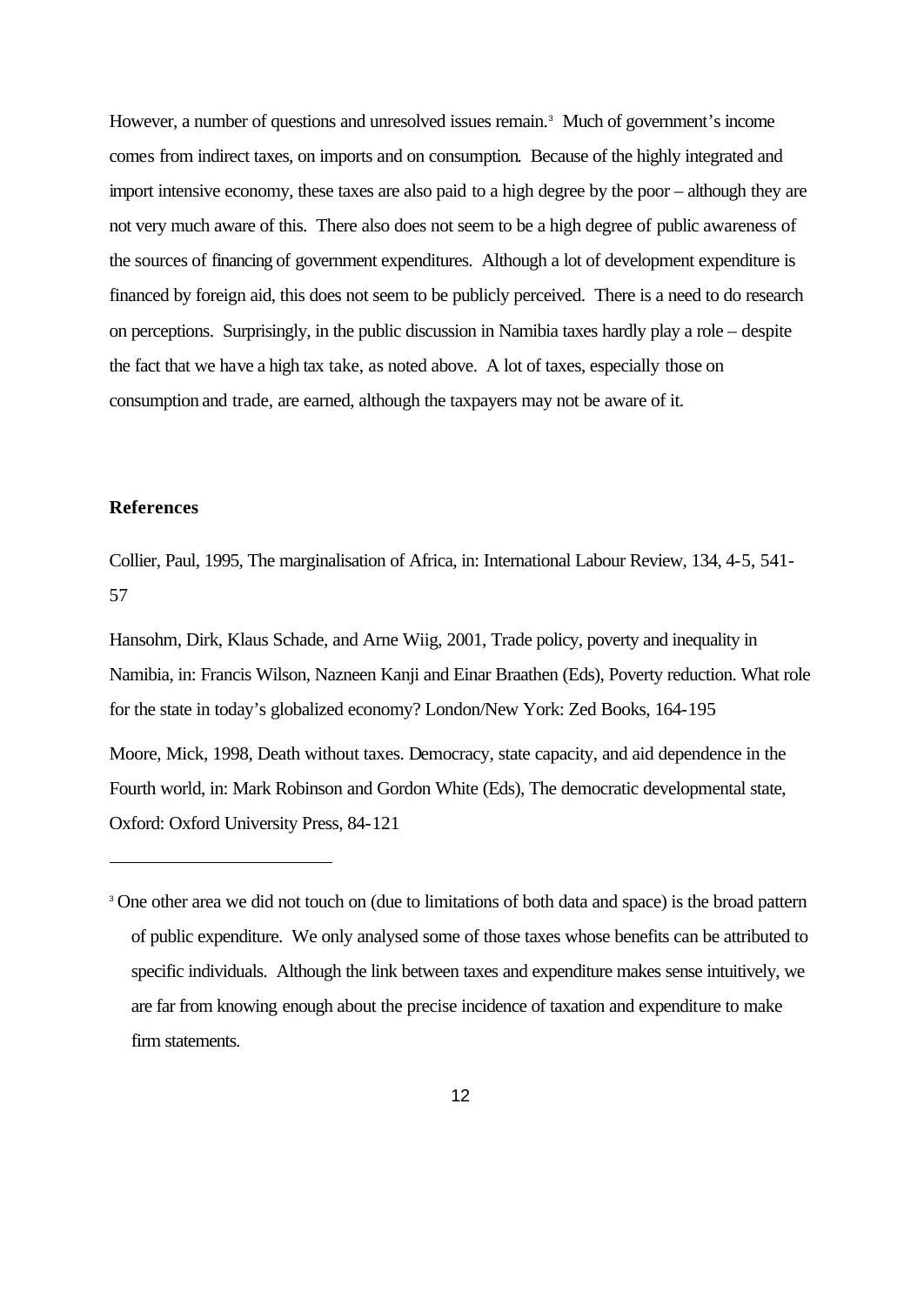NEPRU, 1999, Reducing poverty and inequality, Windhoek, Viewpoint No. 22

Rakner, Lise, 2001, The politics of revenue mobilisation. Explaining continuity in Namibian tax policies, in: Forum for Development Studies, Vol. 28, No. 1, 125-145

UNDP, 2000, Human Development Report Namibia, Windhoek

World Bank, 2002, World Development Report 2002, New York: Oxford University Press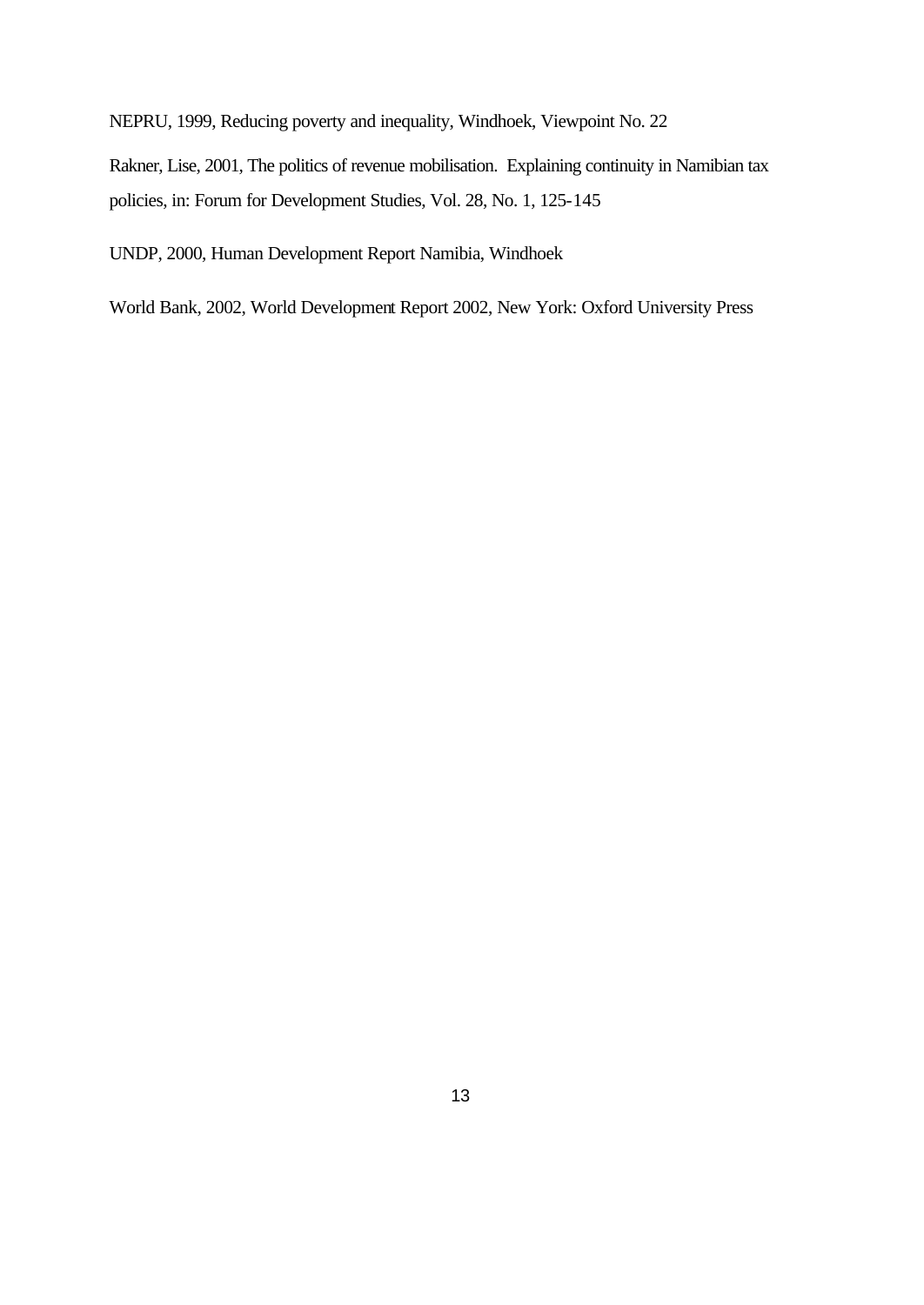| Source of income                                                   | Low            | Lower          | <b>Upper</b> | High      | <b>Namibia</b> |  |  |  |
|--------------------------------------------------------------------|----------------|----------------|--------------|-----------|----------------|--|--|--|
|                                                                    | income         | middle         | middle       | income    |                |  |  |  |
|                                                                    | countries      | income         | income-      | countries |                |  |  |  |
|                                                                    |                | countries      | countries    |           |                |  |  |  |
| A. Aid                                                             | 43             | 12             | 1            | Neg.      | 14             |  |  |  |
| <b>B.</b> Taxes on international trade                             | 17             | 18             | 13           | 2         | 28             |  |  |  |
| and transactions                                                   |                |                |              |           |                |  |  |  |
| C. Non-tax revenue                                                 | 9              | 16             | 11           | 10        | 8              |  |  |  |
| D. Domestic taxes on goods and                                     | 16             | 25             | 32           | 27        | 27             |  |  |  |
| services                                                           |                |                |              |           |                |  |  |  |
| <b>E.</b> Other taxes                                              | $\overline{2}$ | $\overline{A}$ | 4            | 3         |                |  |  |  |
| F. Taxes on income, profit, and                                    | 13             | 21             | 24           | 34        | 22             |  |  |  |
| capital gains                                                      |                |                |              |           |                |  |  |  |
| <b>G. Social Security Contributions</b>                            |                | 4              | 14           | 24        | Neg.           |  |  |  |
| <b>Total</b>                                                       | 100            | 100            | 100          | 100       | 100            |  |  |  |
| (current revenue as a % of                                         | (17)           | (23)           | (27)         | (37)      | (30)           |  |  |  |
| GDP)                                                               |                |                |              |           |                |  |  |  |
| Government income from sources classified by degree of earnedness: |                |                |              |           |                |  |  |  |
| Very low $(A)$                                                     | 43             | 12             | 1            | Neg.      | 14             |  |  |  |
| Low $(B+C)$                                                        | 26             | 34             | 24           | 12        | 36             |  |  |  |
| Low and very low $(A, B, and C)$                                   | 69             | 46             | 25           | 12        | 50             |  |  |  |
| Average $(D+E)$                                                    | 18             | 29             | 36           | 30        | 33             |  |  |  |
| $High(F+G)$                                                        | 14             | 25             | 38           | 58        | 23             |  |  |  |

Sources: Moore (1998: 100); Bank of Namibia and Central Statistics Office (last column) Notes: The figures refer to 1988, except those for Namibia, which are the average of 1993-2002 i.e. the post-independence period.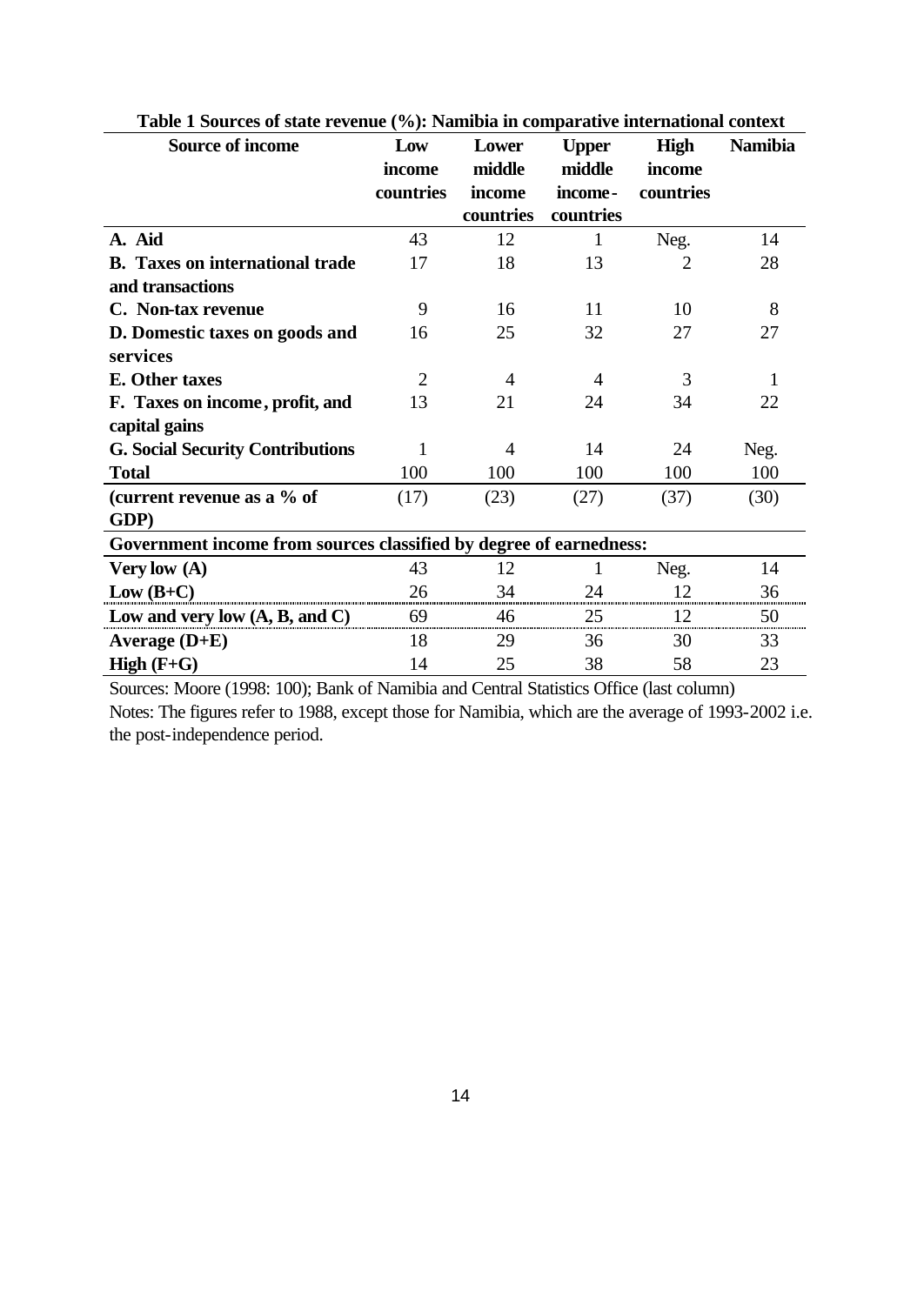

**Figure 1 Expenditure structure by area (% of total budget), 1995/96-2001/02**